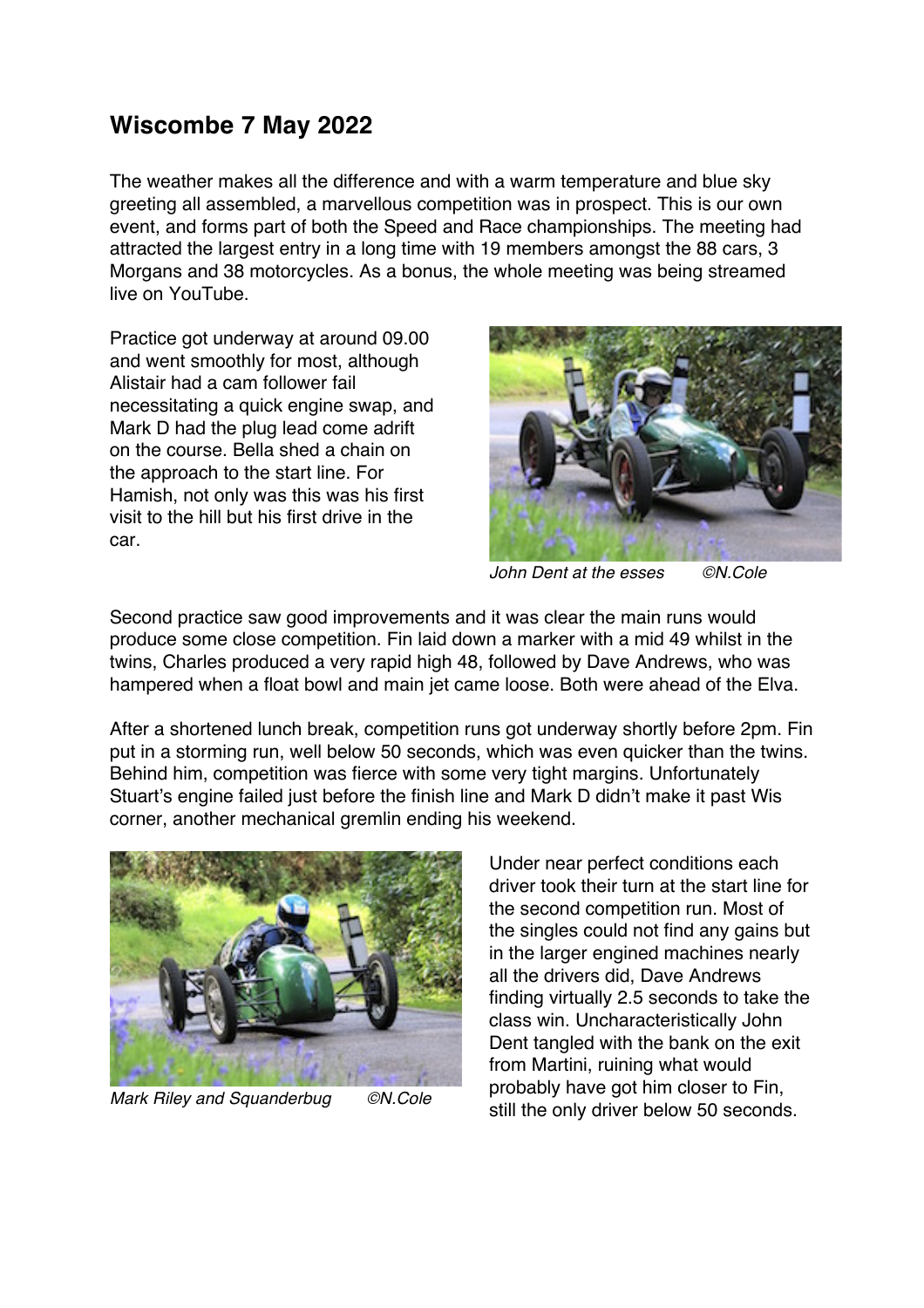A great big THANK YOU must go to Xavier and Angie for superb organisational skills and keeping the meeting on course, as well as coping with a small tow vehicle fire (not 500 related) in the paddock. Many thanks also to all the other members who marshalled in the paddock and on the start line.

## **Results**

## **Up to 500cc Championship round 2**

|                        |                      | Run 1 | Run 2 | <b>Best</b> |
|------------------------|----------------------|-------|-------|-------------|
| Fin Mackintosh         | Cooper Mk XI Norton  | 49.26 | 49.31 | 49.26       |
| John Dent              | Cooper Mk VIII JAP   | 51.14 | F     | 51.14       |
| <b>Max Mackintosh</b>  | Cooper Mk VI JAP     | 51.23 | 51.52 | 51.23       |
| <b>Richard Robarts</b> | Cooper Mk XI JAP     | 51.84 | 52.13 | 51.84       |
| Andy Raynor            | Cooper Mk V Norton   | 52.32 | 52.00 | 52.00       |
| Simon Dedman           | Cooper Mk X Norton   | 52.24 | 52.64 | 52.24       |
| <b>Alistair Dent</b>   | Hornet JAP           | 52.71 | 53.01 | 52.71       |
| <b>Hamish Cameron</b>  | Cooper Mk VIII JAP   | 54.29 | 53.75 | 53.75       |
| Mike Wood              | lota CB2 JAP         | 54.48 | 54.17 | 54.17       |
| <b>JB Jones</b>        | <b>Cousy Triumph</b> | 54.64 | 54.63 | 54.63       |
| <b>Mark Riley</b>      | Squanderbug Rudge    | 55.73 | 56.24 | 55.73       |
| <b>Jonathan Morris</b> | Waye JAP             | 60.40 | 65.70 | 60.40       |
| <b>Stuart Barnes</b>   | lota P1 01 JAP       | F     |       |             |
| <b>Mark Dent</b>       | Cooper Mk VI JAP     | F     |       |             |

## **V-twins and FJ cars Wally Cuff round 1**

| Dave Andrews            | Cooper Mk VII JAP  | 50.84 | 48.37 | 48.37 |
|-------------------------|--------------------|-------|-------|-------|
| <b>Charles Reynolds</b> | Cooper Mk VII JAP  | 50.90 | 48.72 | 48.72 |
| <b>Russell Haynes</b>   | <b>ELVA 200</b>    | 49.67 | 48.88 | 48.88 |
| <b>Mark Haynes</b>      | <b>ELVA 200</b>    | 52.45 | 51.28 | 51.28 |
| <b>Bella Murray</b>     | Cooper Mk V Harley | 56.14 | 56.17 | 56.14 |